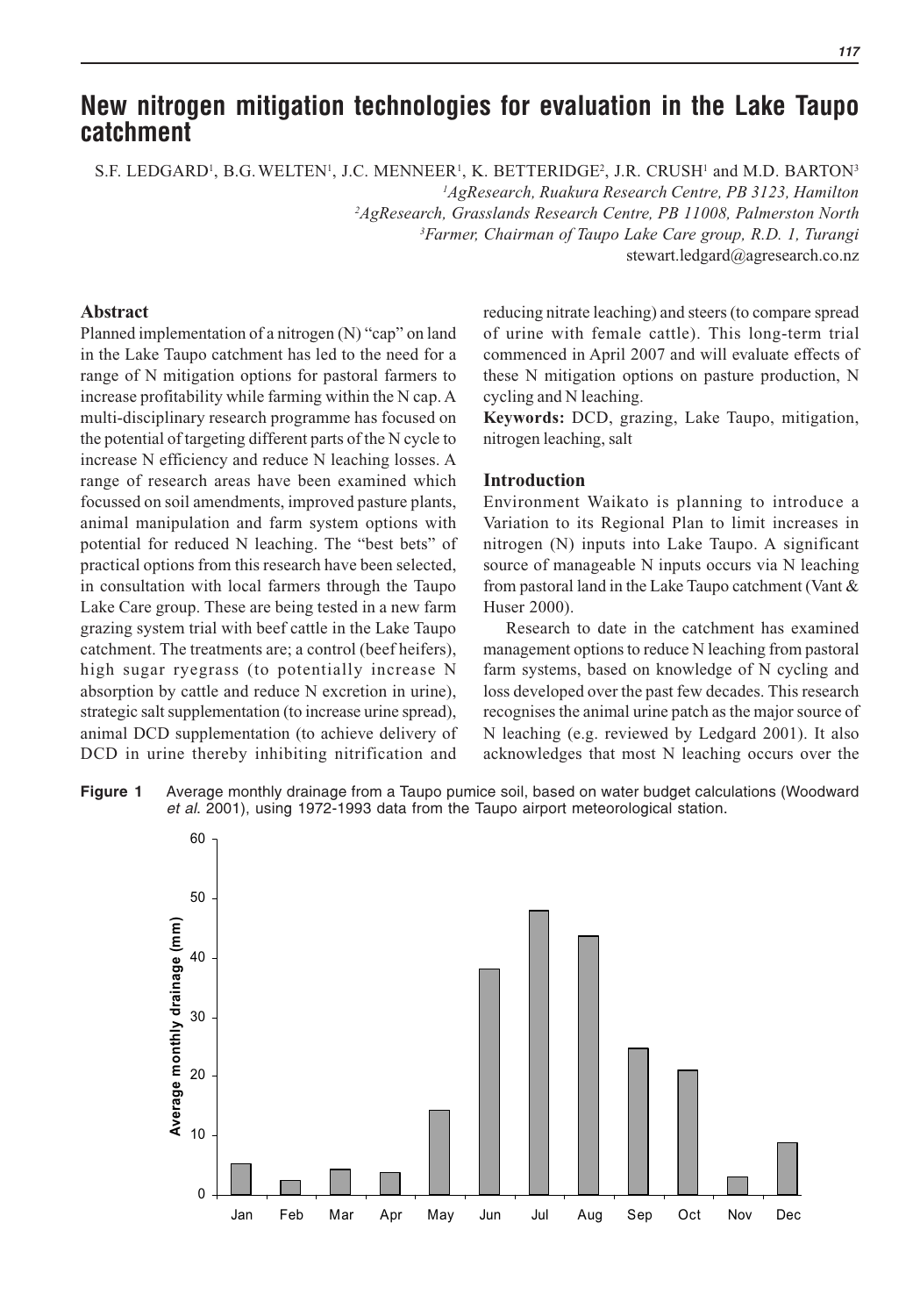winter period when most drainage occurs (Fig. 1). This led to research examining practices to reduce N excretion by animals in late-autumn/winter such as grazing out of the catchment or on feed-pad based systems, which showed that N leaching could be reduced by up to 50% (e.g. Ledgard & Menneer 2005; Betteridge *et al*. 2005). However, a social research study with farmers in the catchment identified that feed-pad based systems were only of interest to some farmers and that a range of other N management options were required (Dooley *et al.* 2005). There was a large variation between farmers in their decision criteria associated with possible adoption of new management practices to reduce N leaching or to meet the proposed 'cap' on N leaching from farms, while increasing profitability (Dooley *et al.* 2005). This highlighted the need for a range of potential N mitigation options for farmers.

## **Proof of Concept Testing of N Mitigation Options**

An AgResearch FRST-funded research programme entitled "Nitrogen and Lake Taupo" has a strong focus on developing second-generation or new N mitigation practices for use in the Lake Taupo catchment. This research programme has involved scientists from a range of disciplines covering soil, plant and animal sciences who have targeted different parts of the N cycle with the aim of identifying options to increase N efficiency and reduce N losses. This paper describes some of the research on increasing N efficiency and reducing N leaching associated with four parts of the N cycle (see Fig. 2) and focusing on the following questions:

1. Can we strategically increase immobilisation of

animal urinary-N deposited on soil, thereby reducing the N surplus in soil prone to leaching?

- 2. Can we select grass characteristics such as increased root depth or chemical composition to increase recovery of N from soil and/or increase efficiency of N cycling?
- 3. Can we increase the spread of animal urine thereby reducing the high N rate in urine patches and reduce N leaching?
- 4. Can we use the animal to deliver nitrification inhibitors in the urine stream thereby reducing nitrification (conversion of ammonium to nitrate) from urinary-N and reducing N loss?

Potentially, the use of practices or technologies which reduce N leaching will have a feed-back effect on reducing clover  $N_2$  fixation and operate a tighter and more efficient N cycle.

### **1. Strategic N immobilisation in soil**

Adding a carbon source (e.g. sawdust or sugar) to the soil surface (or mixed in the top soil) has the potential to reduce N leaching under urine patches. This is due to the high C:N ratio in the carbon source that leads to soil bacteria immobilising urinary-N as the carbon is degraded. We carried out a field lysimeter study using intact soil monoliths encased in PVC (30 cm diameter by 50 cm deep) to investigate the effect of adding a carbon source (sucrose) to the soil surface immediately after the application of cow urine applied at a rate equivalent to 550 kg N/ha. The sucrose (42% carbon), in the form of refined household sugar, was applied to the lysimeters at three rates (0, 3 and 12 t sucrose/ha) immediately after urine application, and N leaching and herbage yield were recorded.

**Figure 2** General diagram of the N cycle in sheep and cattle grazed pastures, and four parts of the cycle where research is targeting increasing the efficiency of N cycling and reducing N losses.

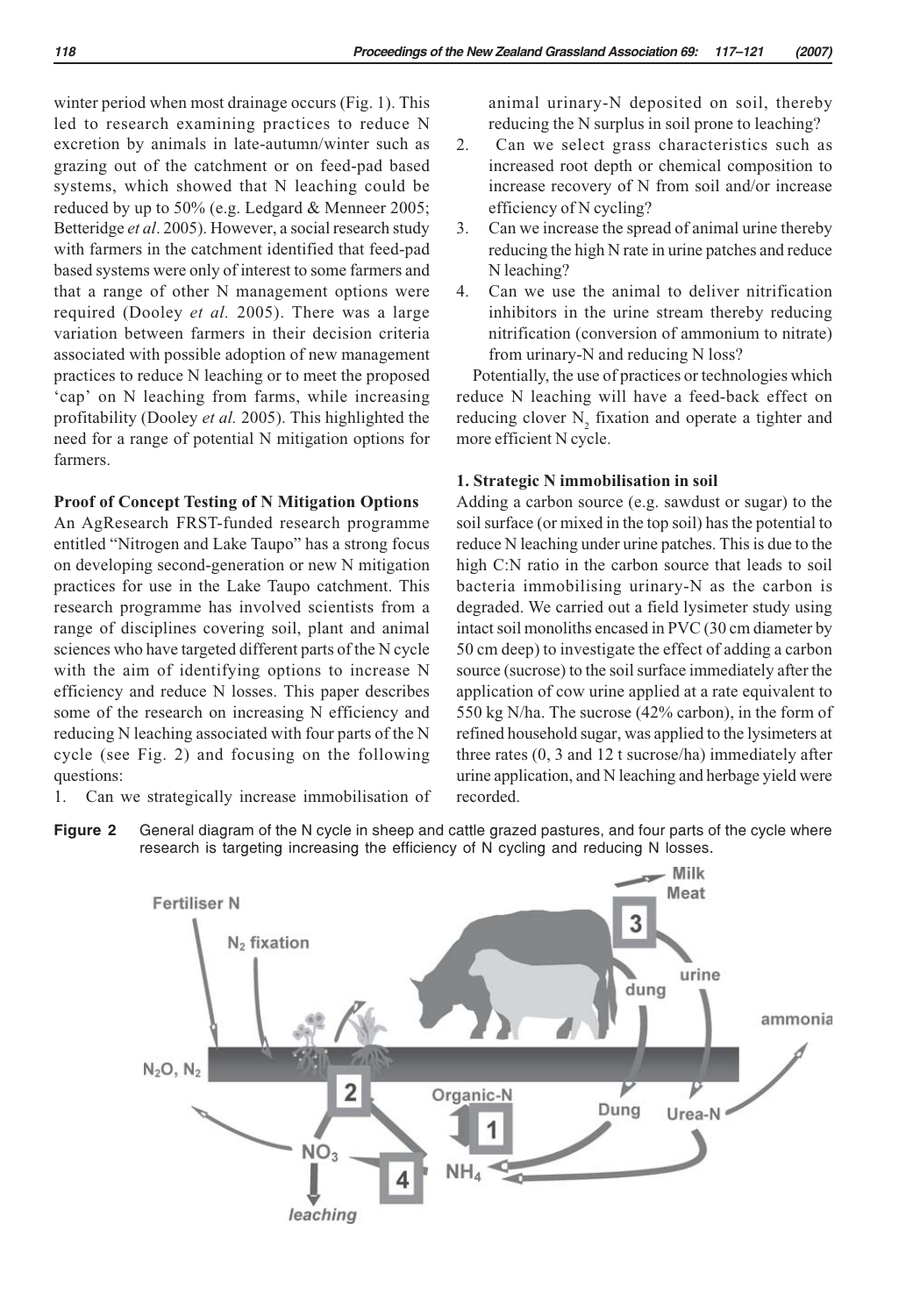**Figure 3** Effect of carbon supplementation (t sucrose/ha) on nitrate-N leaching and pasture production (August-October) from lysimeters containing established grass/clover pasture on Taupo pumice soil and all receiving cow urine.



This study showed that carbon addition (as sugar) reduced nitrate leaching losses by between 24% and 45% for the range of carbon application rates used (Fig. 3). However, the apparent increased immobilisation of N and associated reduced urinary-N availability led to a loss in pasture yield of between 12% and 39% across the different rates of applied sugar. This represents a significant loss of pasture production which could outweigh the benefit of reduced nitrate leaching by use of carbon enriched materials. Furthermore, the large amounts of carbon that may need to be applied, could render the technology impractical. Further research is investigating the effects of rate and form of carbon application to determine if effectiveness can be improved. However, it must be recognised that this may only be a short-medium term strategy for reducing N leaching because a new equilibrium level of organic matter in soil will be attained in the long-term after which increased mineralisation would counter immobilisation.

## **2. Grasses for improved N recovery and N cycling efficiency**

Breeding perennial ryegrass (*Lolium perenne* L.) for specific root characteristics that might assist in reducing nitrate leaching compared to conventional pasture species has only recently received attention in New Zealand (e.g. Crush *et al*. 2005). Current research has identified some strains of ryegrass with increased rooting depth (Crush *et al*. 2007) and increased ability to intercept and remove nitrate from a greater depth of soil, thereby potentially reducing N leaching. Plant composition can also affect the fate of plant-N consumed by animals and influence N losses. For example, UK research with high sugar ryegrass has shown increased animal recovery of grass-N and less excretion of N in urine relative to dung, indicating the potential for increased N efficiency (Miller *et al*. 2001). Although, aspects of plant growth and composition have the potential to reduce N leaching, there is still considerable research needed to determine the magnitude of reduction in N leaching in grazing systems.

# **3. Increased spread of excreted urine using salt as a diuretic**

Dairy and beef cow urine patches contain very high rates of N (e.g. 400-1000 kg/ha; Whitehead 1995) and represent the main source of N leaching from grazed pastures. One potential option to reduce N leaching is to increase the spread of urine, thereby diluting the rate of urinary-N and increasing plant uptake of N. Supplementing a diuretic in the form of salt (NaCl) to a cow's diet is a potential mitigation option to reduce N leaching.

 A dairy cow metabolism stall study was carried out in collaboration with Dexcel at Lye Farm, Hamilton during winter 2006. Three treatments involved 15 non-lactating dairy cows drenched with water (control) or salt (200 or 400 g/cow/day) solution over a 6 day trial period. Cows were fed pasture silage from the Lake Taupo catchment at the equivalent of approximately 10 kg DM/cow/day. Daily water intake, urine volume and feed intake were monitored throughout the trial.

There were no adverse effects of salt on cow liveweight or feed intake. Daily water intake averaged 19, 24 and 34 L/day for 0, 200 or 400 g/day salt treatments respectively (P<0.001). Similarly, supplementing with salt significantly (P<0.001) increased cow urine volumes by approximately 2- and 3-fold respectively, compared to the non-salt control treatment (Fig. 4). This coincided with reduced urinary-N concentration (9.6, 4.0 and 3.0 g N/L for the 0, 200 or 400 g/day salt treatments respectively;  $P < 0.001$ ) and increased urination frequency such that the volume of urine voided with each urination was similar in all treatments. Thus, the differences in Figure 4 reflect the likely increase in spread of urinary N and the potential for reduced N leaching.

SED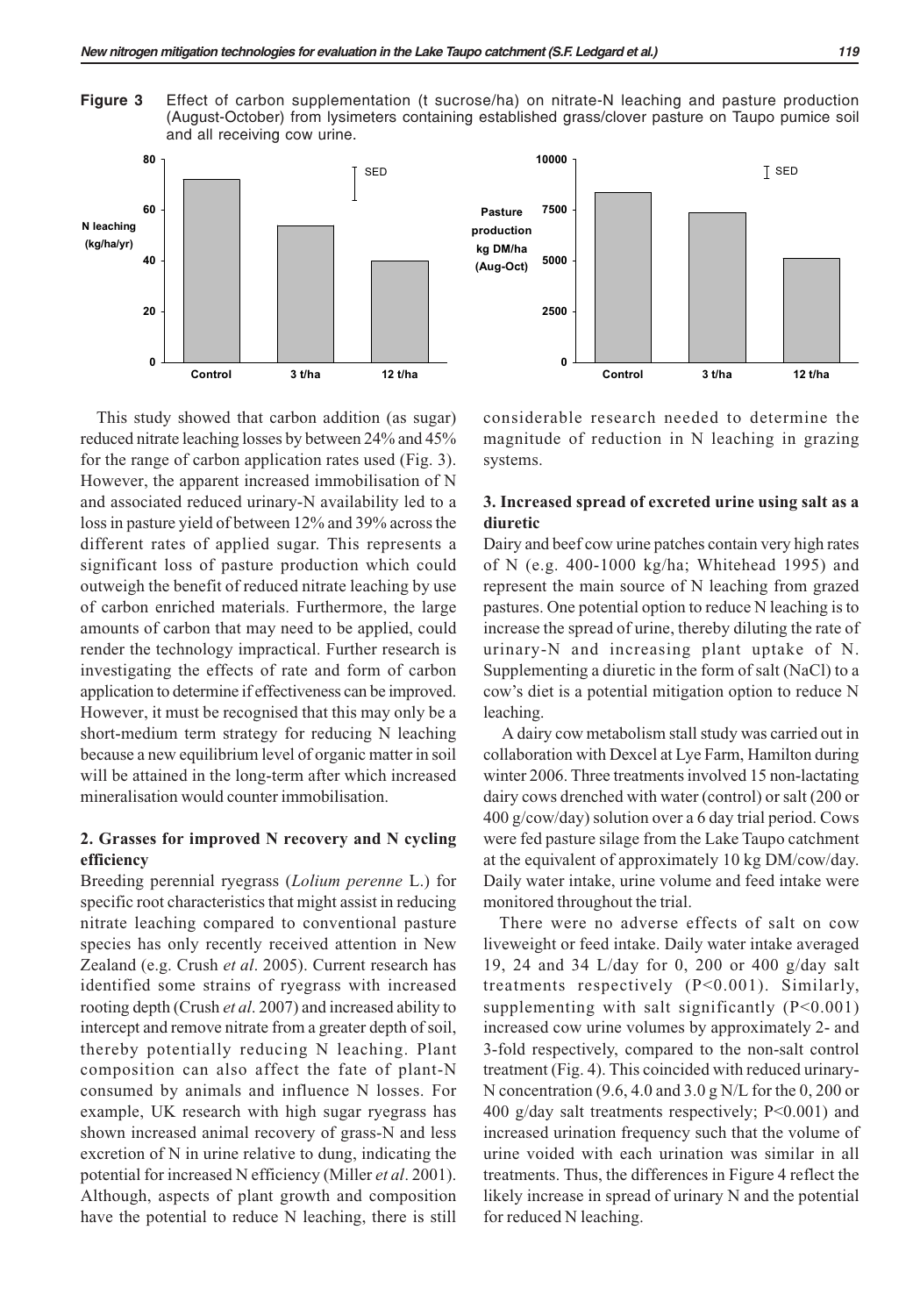#### **4. Animal delivery of DCD in urine**

Research has shown that dicyandiamide (DCD) surface-applied onto urine patches can be effective in inhibiting nitrification (conversion of ammonium to nitrate) and reducing nitrate leaching (e.g. Di & Cameron 2005). Potentially, this could be achieved by administration of DCD to animals so that they deliver the DCD in their urine stream. The first research study to examine this involved fistulated sheep in metabolism crates with DCD infused into their abomasum or rumen. This study showed that 86- 99% of the DCD infused was voided in the urine in an unaltered form and was effective in inhibiting nitrification of urinary N in soil. About 1-2% of the infused DCD was excreted in the animal

dung. The study also showed that when DCD infusion ceased the concentration of DCD in urine declined to background levels within several days, indicating that a continuous source of DCD delivery is required for a long enough period to reduce leaching from urine excreted by grazing animals. Current research is examining the use of a slow-release bolus to achieve sustained delivery of DCD.

#### **A Grazing Trial to Evaluate N Mitigation Options**

A key part of the Nitrogen and Lake Taupo research programme is the selection of potential N mitigation options for evaluation in a grazing study in the Lake Taupo catchment. Regular communications and meetings with farmers in the catchment on this topic have been used to identify a farm in the catchment for evaluation of the N mitigation options under grazing conditions representative of those for beef cattle. Additionally, these farmer interactions have been used to discuss results from research to date (including those outlined in previous sections) and identify up to four N mitigation options for evaluation.

 The outcomes of the research on strategic immobilisation of animal urinary-N were not seen as being sufficiently practical and this option was not considered for field evaluation. The use of salt and animal delivery of DCD were seen as new and potentially practical options warranting testing under field conditions. Similarly, improved grasses were seen as a useful option which could be introduced when pastures were being renovated or following winter crops. However, because selections for increased root depth and N recovery were not yet ready for field scale testing it was decided to only test high sugar ryegrass. Farmers were also particularly keen on evaluating male

**Figure 4** Comparison of average daily urination volume in nonlactating cows supplemented with different levels of salt in a metabolism stall study.



cattle as an alternative to breeding cows to test anecdotal evidence of greater spread of urinary-N by male cattle than female cattle.

 A grazing system trial (planned to run for at least 3 years) commenced on a commercial farm in the Lake Taupo catchment in autumn 2007 with the following treatments:

- 1. A control with beef breeding heifers under standard management,
- 2. High sugar ryegrass sown after spraying out existing grasses and managed as for the control,
- 3. Strategic supplementation of salt to beef breeding heifers under standard management,
- 4. Strategic supplementation of DCD to beef breeding heifers under standard management,
- 5. Steers, of similar age to heifers, managed to achieve similar pasture intake to that of the control treatment.

Measurements in the grazing systems (six paddocks/ treatment) include pasture intake, pasture chemical composition, cattle water intake, cattle urination frequency and composition, and N leaching. The latter uses ceramic cup samplers (150 per treatment; 60 cm depth) for regular sampling of soil solution at depth combined with measurements of drainage (using lysimeters and water balance calculations).

 A series of small plot and lysimeter trials have also been set up on-site to provide related data on N leaching from urine patches and a better understanding of mechanisms and appropriate rates and timing of application of these and other potential mitigation options.

#### **ACKNOWLEDGEMENTS**

We gratefully acknowledge Taupo landholders who actively participated in the meetings and discussions on mitigation options. We thank Alan Napper, Mark Bryant